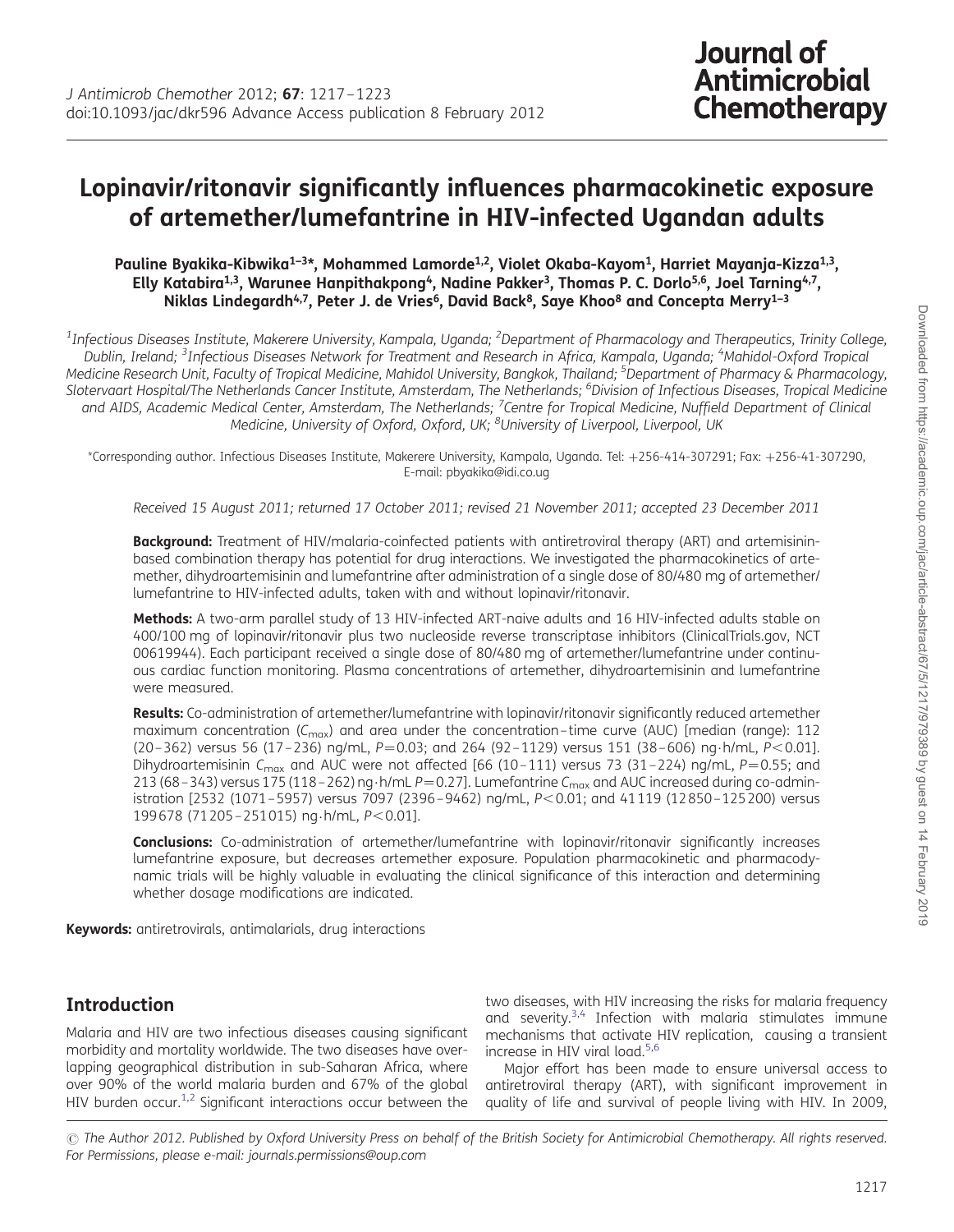1.2 million people were initiated on ART, a 30% increase in ART coverage in one year.<sup>[7](#page-5-0)</sup> Successful treatment of infectious diseases such as HIV and malaria requires adequate drug concentrations at the target site to produce maximal efficacy with minimal toxicity. Drug pharmacokinetics might be influenced by drug –drug interactions. Antiretroviral drugs, specifically the non-nucleoside reverse transcriptase inhibitors and protease inhibitors, are potent inducers and/or inhibitors of cytochrome (CYP) enzymes and transporter proteins, with potential for drug –drug interactions when co-administered with other  $drugs.^{8,9}$  $drugs.^{8,9}$  $drugs.^{8,9}$ 

The WHO recommends artemisinin-based combination therapy (ACT) for the treatment of uncomplicated malaria.<sup>[2](#page-5-0)</sup> The combination of artemether and lumefantrine offers excellent efficacy against susceptible and multidrug-resistant Plasmodium falciparum. Both artemether and lumefantrine are metabolized predominantly by CYP3A4[.10](#page-5-0) Artemether is metabolized to dihydroartemisinin, predominantly by CYP3A4/5 and to a lesser extent by CYP2B6, CYP2C9, CYP2C19 and possibly CYP2A6[.8,10](#page-5-0)–[12](#page-5-0) Dihydroartemisinin is rapidly converted into inactive metabolites primarily by glucuronidation via uridine diphosphoglucuronyltransferases (UGTs) UGT1A1, UGT1A8/9 and UGT2B7.<sup>[10,12](#page-5-0)–[14](#page-5-0)</sup> Both artemether and dihydroartemisinin possess potent antimalarial properties, causing a rapid reduction in asexual parasite biomass, with prompt resolution of symptoms.[15,16](#page-5-0)

Lumefantrine is slowly eliminated, mainly metabolized by CYP3A4 to desbutyl-lumefantrine. $10-12$  $10-12$  $10-12$  Lumefantrine eradicates residual malaria parasites thereby preventing recrudescence.[10,13](#page-5-0),[14](#page-5-0) Total exposure to lumefantrine predicts parasite eradication and is the principal pharmacokinetic correlate of artemether/lumefantrine treatment.[16](#page-5-0)

Lopinavir and ritonavir are inhibitors of CYP3A4, so co-administration with artemether/lumefantrine may result in increased artemether and lumefantrine plasma concentrations. Elevated lumefantrine plasma concentrations are of particular concern because of the structural similarity to halofantrine, a drug associated with cardiac arrythmias and sudden death.<sup>[17](#page-5-0)-[19](#page-5-0)</sup> In a previous study, co-administration of lopinavir/ritonavir with artemether/lumefantrine to healthy volunteers resulted in significantly increased lumefantrine exposure, decreased dihydroartemisinin exposure and a trend towards decreased artemether exposure.<sup>[20](#page-5-0)</sup>

The aim of the present study was to investigate the pharmacokinetics of artemether, dihydroartemisinin and lumefantrine after administration of a single dose of 80/480 mg of artemether/lumefantrine to HIV-infected adults, taken with and without lopinavir/ritonavir-based ART. To avoid unknown adverse effects, we administered a single dose of artemether/ lumefantrine to HIV-infected patients without malaria and vigilantly monitored their cardiac function.

# Methods

### Study site

The study was conducted between January 2008 and June 2009 at the Infectious Diseases Institute (IDI) and the Uganda Heart Institute, Mulago Hospital, Kampala, Uganda.

## Study design and population

This was a two-arm parallel study to assess the pharmacokinetics of a single dose of artemether/lumefantrine co-administered with and without lopinavir/ritonavir-based ART to HIV-infected patients without malaria. Patients were eligible to participate if they were older than 18 years, with no evidence of systemic illness and no indication for medications with known potential for drug interactions with the study drugs. Patients with abnormal cardiac, liver or renal function, positive blood smear for malaria, pregnant mothers and those who reported use of any herbal medication were excluded.

### Ethical considerations

The study was approved by the Uganda National HIV/AIDS Research Committee (ARC 056) and the Uganda National Council of Science and Technology (HS 195), and was registered with ClinicalTrials.gov (NCT 00619944). Study procedures were explained to participants in their local languages. Each participant received an information leaflet to take home. All participants provided written informed consent prior to study entry. Study procedures were conducted in accordance with the principles of Good Clinical Practice.

## Study procedures

Patients were screened and enrolled consecutively from the cohort of patients attending the IDI. The artemether/lumefantrine plus lopinavir/ ritonavir arm consisted of HIV-positive patients stable on 400/100 mg of lopinavir/ritonavir plus two nucleoside reverse transcriptase inhibitors (NRTIs) taken twice daily for at least 1 month. The artemether/lumefantrine arm consisted of HIV-positive ART-naive patients who had not started ART and were not yet eligible for ART according to national guidelines. Patients in both arms took co-trimoxazole daily for prophylaxis against opportunistic infections. Adherence to study drugs was assessed using self-report and pill count at each clinical visit. On the evening prior to the study day, participants were reminded of their study-day appointment and were given detailed instructions to eat food; those in the lopinavir/ritonavir arm were reminded to administer their ART by 8.00 pm, and arrive at the hospital by 7.00 am in a fasting state.

On the morning of the study day, patients were admitted to the Heart Institute. Blood smears for malaria parasites were performed, and patients found to have positive smears were given a standard six-dose course of artemether/lumefantrine and excluded from further study. A 12-lead electrocardiograph (ECG) monitor was attached for continuous cardiac function monitoring. An indwelling intravenous catheter was inserted following aseptic techniques, and blood samples were drawn for the determination of pre-dose concentrations of artemether, dihydroartemisinin and lumefantrine. A standardized breakfast with added fat to cater for the fat requirement for artemether/lumefantrine absorp-tion was administered.<sup>[21](#page-5-0)</sup> The intake of breakfast and study drugs was directly observed by study staff.

All patients took a single dose of four tablets, equivalent to 80/480 mg of artemether/lumefantrine (Coartem®, Novartis Pharma AG, Basel, Switzerland; Batch number: F0660) with water immediately after breakfast. Patients in the lopinavir/ritonavir arm took 400/100 mg of lopinavir/ritonavir (Aluvia®, Abbott Laboratories, USA) plus two NRTIs with their study artemether/lumefantrine dose. The NRTI combination consisted of zidovudine plus didanosine, or tenofovir plus emtricitabine.

Sampling was performed at 1, 2, 4, 6, 8, 12, 24, 48 and 72 h postartemether/lumefantrine dosing. An aliquot of 4 mL of blood was collected per sampling time in lithium–heparin tubes. Samples were centrifuged immediately for 10 min; plasma was separated and stored immediately at  $-70^{\circ}$ C until shipment on dry ice to the Clinical Pharmacology Laboratory, Mahidol-Oxford Tropical Medicine Research Unit,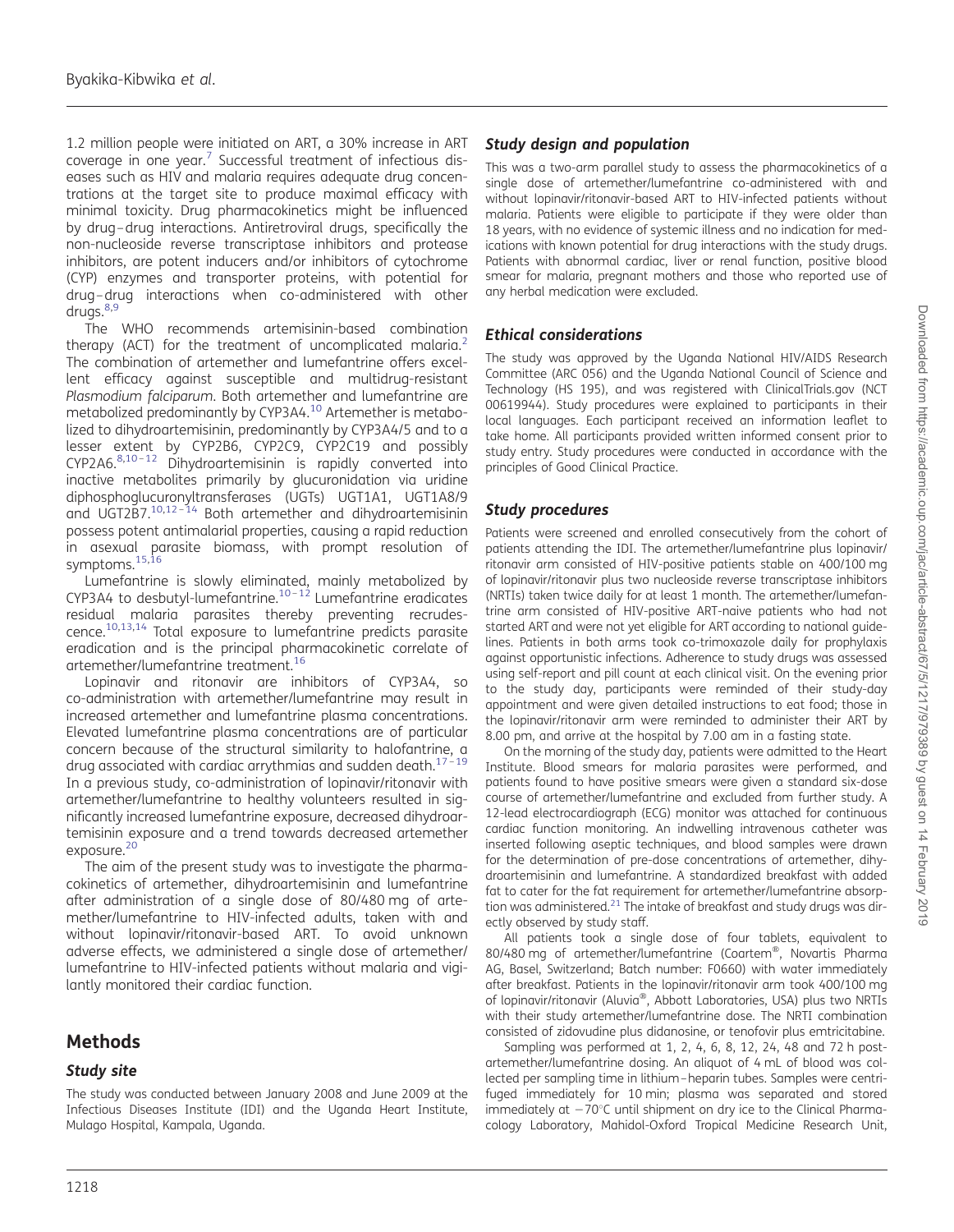Mahidol University, Bangkok, Thailand for measurement of artemether, dihydroartemisinin and lumefantrine plasma concentrations.

#### Safety assessment

Medical history, physical examination, routine clinical laboratory tests, ECG and urine screens for pregnancy were performed at screening. On the study day, medical history, physical examination and blood smears for malaria parasites were performed. Standard 12-lead ECGs were recorded at screening, immediately prior to dosing, then continuously for 12 h post-dose of artemether/lumefantrine and once daily for 3 days thereafter. Participants were monitored for adverse events until 2 weeks post-sampling; the onset, duration, severity and relationship to the trial drugs (if any) were noted.

#### Artemether, dihydroartemisinin and lumefantrine plasma concentration measurement

Artemether and dihydroartemisinin concentrations were measured using solid-phase extraction and liquid chromatography/mass spectrometry.<sup>2</sup> Total-assay coefficients of variation for dihydroartemisinin and artemether during analysis were less than 5% at all quality control levels. The lower limit of quantification was 1.4 ng/mL and the limit of detection was 0.5 ng/mL for both drugs. $^{22}$ 

Lumefantrine concentrations were determined using a solid-phase extraction/liquid chromatographic assay with ultraviolet detection.<sup>[23](#page-5-0)</sup> The coefficient of variation was less than 6% at all quality control levels. The lower limit of quantification was 25 ng/mL and the limit of detection was  $15$  ng/mL.<sup>2</sup>

#### Analytical and pharmacokinetic methods

Non-compartmental analysis was performed using WinNonlin ProfessionalTM software, version 5.2 (Pharsight Corp., Mountain View, CA, USA). Pharmacokinetic parameters included the observed maximum concentration ( $C_{\text{max}}$ ), time to  $C_{\text{max}}$  ( $T_{\text{max}}$ ), area under the plasma concentration– time curve from zero to the last observation ( $AUC_{0-{\text{last}}}$ ), area under the plasma concentration-time curve from zero extrapolated to infinity ( $AUC_{0-\infty}$ ), elimination clearance (CL/F), apparent volume of distribution (V/F), elimination half-life  $(t_{1/2})$  and absorption lag time  $(T_{\text{lag}})$ . The trapezoidal rule (linear-up/log-down) was used to estimate AUC. All parameters were calculated using actual blood sampling times. Drug concentrations below the lower limit of quantification of the bioanalytical assays were treated as missing data. The median values and ranges of the pharmacokinetic parameters were recorded for the two groups.

| Table 1. Baseline characteristics of study participants |  |
|---------------------------------------------------------|--|
|---------------------------------------------------------|--|

### Statistical analysis

Data were analysed using STATA<sup>®</sup> version 10.0 (StataCorp, College Station, TX, USA). Baseline characteristics were summarized as mean with 95% CI and compared using the independent t-test. The Wilcoxon rank-sum test was used to compare pharmacokinetic parameters between the two groups. A P value of  $<$  0.05 was considered statistically significant.

## Results

A total of 36 participants were enrolled, of whom 29 completed the 72 h sampling. Of the seven participants who did not complete sampling, two dropped out before sampling started, one participant had only the first three samples drawn due to difficulty with cannulation and four patients had positive blood smears for malaria on the sampling visit; the latter were given the standard six-dose regimen of artemether/lumefantrine and excluded from further study.

Analyses were performed on data from the 29 participants who completed sampling: 16 [9 (56%) female] in the artemether/lumefantrine plus lopinavir/ritonavir arm, and 13 [9 (69%) female] in the artemether/lumefantrine arm. All participants taking lopinavir/ritonavir-based ART had viral load below the level of detection (400 copies/mL). Mean (95% CI) of the log of viral load was 4.5 (4.0 –5.0) copies/mL among the ARTnaive patients. Participants in the two study arms were comparable for all other baseline characteristics measured except haemoglobin, which was significantly higher among patients taking lopinavir/ritonavir-based ART (Table 1). All participants tolerated study drugs very well, with no adverse events reported. ECG parameters for patients in both study arms remained well within normal limits throughout the 72 h follow-up period. These data have been published elsewhere.<sup>24</sup>

#### Effect of lopinavir/ritonavir on artemether and dihydroartemisinin pharmacokinetics

Co-administration of artemether/lumefantrine with lopinavir/ ritonavir significantly increased artemether CL/F and V/F, by 67% ( $P < 0.01$ ) and 39% ( $P = 0.02$ ), respectively. Artemether  $C_{\text{max}}$  and AUC<sub>0-last</sub> were significantly reduced, by 50% (P=0.03) and 43% ( $P < 0.01$  $P < 0.01$ ), respectively (Table [2](#page-3-0) and Figure 1a). Dihydroartemisinin CL/F and V/F were not influenced by lopinavir/

| Variable                    | Mean (95% CI)                   |                                                         |                 |
|-----------------------------|---------------------------------|---------------------------------------------------------|-----------------|
|                             | artemether/<br>lumefantrine arm | artemether/lumefantrine<br>plus lopinavir/ritonavir arm | P value         |
| Age (years)                 | $34.5(29.9 - 39.0)$             | $37.6(34.3 - 40.9)$                                     | 0.2             |
| Body weight (kg)            | $63.8(58.1-69.5)$               | $64.0(57.6 - 70.5)$                                     | 0.9             |
| Height (cm)                 | $160.1(155.2 - 165.0)$          | 165.8 (161.5 - 170.0)                                   | 0.06            |
| Body mass index ( $kg/m2$ ) | $25.1(22.2 - 28.0)$             | $23.4(21.0-25.8)$                                       | 0.3             |
| Haemoglobin (mg/dL)         | $12.6(11.4 - 13.8)$             | $14.3(13.8 - 14.9)$                                     | $0.004^{\circ}$ |
| QTc (ms)                    | $411.5(402.3 - 420.6)$          | 416.8 (406.0-427.5)                                     | 0.4             |

<sup>a</sup>Statistically significant.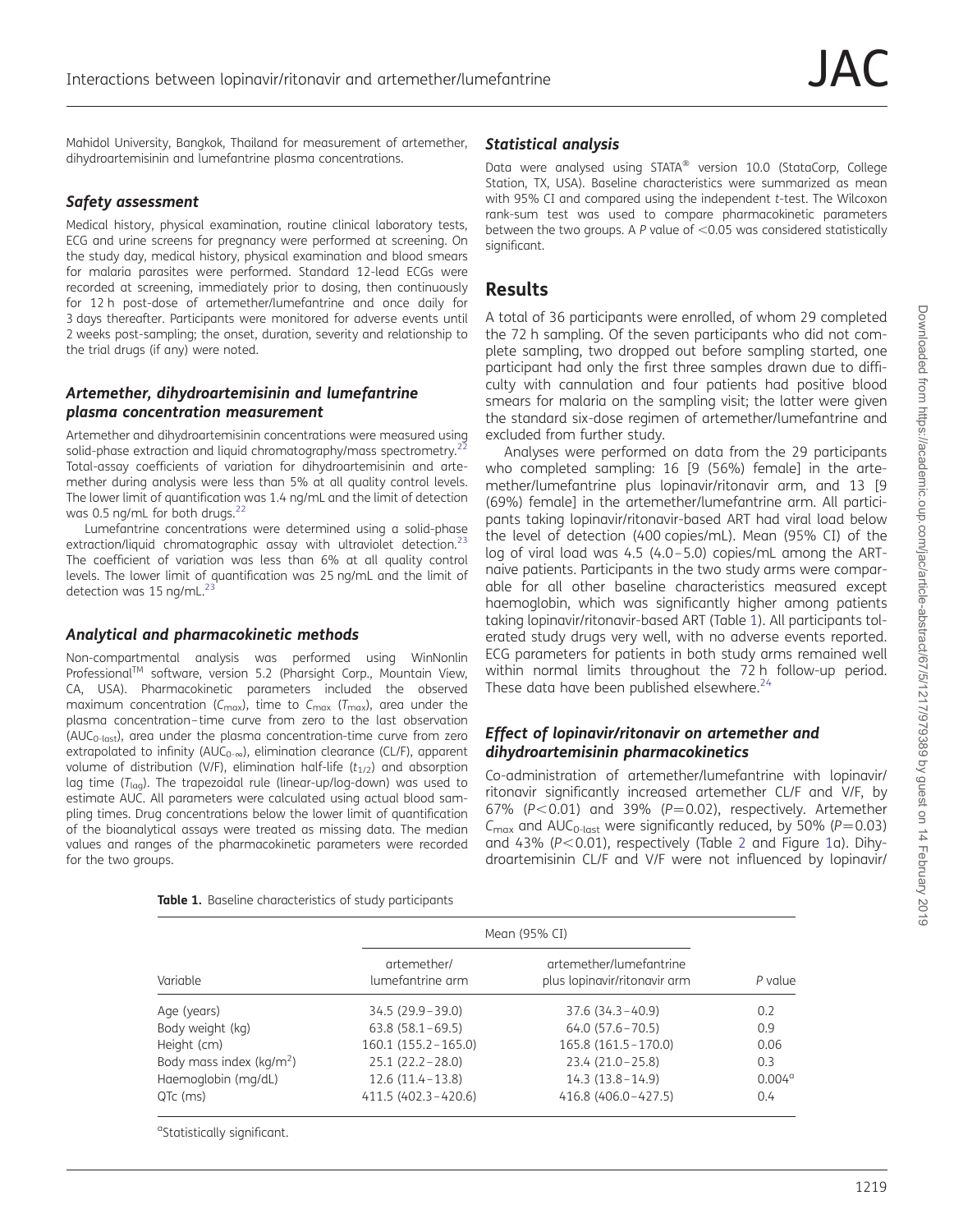| Parameter                      | Artemether/lumefantrine<br>$(N=13)$ , median (range) | Artemether/lumefantrine plus lopinavir/ritonavir<br>$(N=16)$ , median (range) | P value      |
|--------------------------------|------------------------------------------------------|-------------------------------------------------------------------------------|--------------|
| Artemether                     |                                                      |                                                                               |              |
| $C_{\text{max}}$ (ng/mL)       | $112(20-362)$                                        | $56(17-236)$                                                                  | 0.03         |
| $T_{\text{max}}$ (h)           | $1(1-4)$                                             | $2(1-4)$                                                                      | 0.38         |
| CL/F (L/h)                     | $295(69 - 817)$                                      | 492 (129-1805)                                                                | < 0.01       |
| V/F(L)                         | 1072 (593-2651)                                      | 1487 (762-3485)                                                               | 0.02         |
| $t_{1/2}$ (h)                  | $2(1-5)$                                             | $1(1-6)$                                                                      | 0.04         |
| $AUC_{0-last}$ (ng $-h/mL$ )   | 264 (92-1129)                                        | $151(38-606)$                                                                 | < 0.01       |
| $AUC_{0-\infty}$ (ng $-h/mL$ ) | 271 (97-1150)                                        | $162(44-618)$                                                                 | < 0.01       |
| Dihydroartemisinin             |                                                      |                                                                               |              |
| $C_{\text{max}}$ (ng/mL)       | $66(10-111)$                                         | $73(31 - 224)$                                                                | 0.55         |
| $T_{\text{max}}$ (h)           | $2(1-4)$                                             | $2(1-4)$                                                                      | 0.89         |
| CL/F (L/h)                     | 350 (210-942)                                        | $424(280-626)$                                                                | 0.23         |
| V/F(L)                         | 922 (498-4779)                                       | 876 (734-1315)                                                                | $\mathbf{1}$ |
| $t_{1/2}$ (h)                  | $1(1-3)$                                             | $1(1-2)$                                                                      | 0.06         |
| $AUC_{0-last}$ (ng $-h/mL$ )   | $213(68-343)$                                        | 175 (118 - 262)                                                               | 0.27         |
| $AUC_{0-\infty}$ (ng $-h/mL$ ) | $217(81 - 363)$                                      | $180(121-272)$                                                                | 0.23         |
| Lumefantrine                   |                                                      |                                                                               |              |
| $T_{\text{lag}}$ (h)           | $1(0-4)$                                             | $1(0-1)$                                                                      | 0.16         |
| $C_{\text{max}}$ (ng/mL)       | 2532 (1071-5957)                                     | 7097 (2396-9462)                                                              | < 0.01       |
| $T_{\text{max}}$ (h)           | $8(3-12)$                                            | $8(4-12)$                                                                     | 0.26         |
| CL/F (L/h)                     | $10(3-32)$                                           | $1(1-5)$                                                                      | < 0.01       |
| V/F(L)                         | $179(53 - 860)$                                      | $86(59 - 219)$                                                                | 0.01         |
| $t_{1/2}$ (h)                  | $23(6-51)$                                           | $31(24-43)$                                                                   | < 0.01       |
| $AUC_{0-last}$ (ng $-h/mL$ )   | 41119 (12850-125200)                                 | 199678 (71205-251015)                                                         | < 0.01       |
| $AUC_{0-\infty}$ (ng $-h/mL$ ) | 46925 (14559-136297)                                 | 267386 (84845-344468)                                                         | < 0.01       |

<span id="page-3-0"></span>Table 2. Comparison of pharmacokinetic parameters of artemether, dihydroartemisinin and lumefantrine

ritonavir co-administration. Similarly dihydroartemisinin  $C_{\text{max}}$  and AUC<sub>0-last</sub> were unaffected (Table 2 and Figure [1b](#page-4-0)).

#### Effect of lopinavir/ritonavir on lumefantrine pharmacokinetics

Co-administration of artemether/lumefantrine with lopinavir/ritonavir significantly reduced lumefantrine CL/F and V/F, by 90% (P<0.01) and 52% (P=0.01), respectively. Lumefantrine  $C_{\text{max}}$ increased significantly by 180% ( $P < 0.01$ ) and AUC<sub>0-last</sub> by 386% ( $P < 0.01$  $P < 0.01$ ) (Table 2 and Figure 1c).

# **Discussion**

We investigated the pharmacokinetics of artemether, dihydroartemisinin and lumefantrine after administration of a single dose of 80/480 mg of artemether/lumefantrine to HIV-infected adults, taken with and without lopinavir/ritonavir-based ART. Co-administration of artemether/lumefantrine with lopinavir/ ritonavir significantly increased artemether clearance with a consequently significant reduction in artemether exposure. Dihydroartemisinin pharmacokinetic parameters were not affected by lopinavir/ritonavir. Lumefantrine clearance significantly decreased with a consequently significant increase in exposure.

1220

Our data for the direction of the interaction between lopinavir/ritonavir and artemether/lumefantrine show a similar trend to data from a previous study by German et  $al.;^{20}$  $al.;^{20}$  $al.;^{20}$  however, differences in the magnitude of the interaction as well as the effect on dihydroartemisinin were evident between the two studies. The previous study demonstrated a trend towards decreased artemether exposure, significant reduction in dihydroartemisinin exposure and significant increase in lumefantrine exposure following standard six-dose artemether/lumefantrine administration with lopinavir/ritonavir to 13 healthy HIV-seronegative adults.[20](#page-5-0) The differences in the results from the two studies possibly arise from differences in the study designs and population. German et al.<sup>[20](#page-5-0)</sup> conducted a sequential cross-over study in which artemether/lumefantrine parameters were compared within the same individuals with and without lopinavir/ritonavir, while we employed a parallel study design with comparison of parameters from different individuals with and without lopinavir/ritonavir. The parallel study design was adequate for the objectives of our study, but has a limitation due to the high inter-individual variability of artemether and dihydroartemisinin. Comparison of pharmacokinetic exposures in the same individuals using the sequential design was not feasible given that lopinavir/ritonavir is used for second-line HIV treatment in our study setting.

In addition, our population was composed of HIV-infected adults of African origin, unlike the HIV-uninfected healthy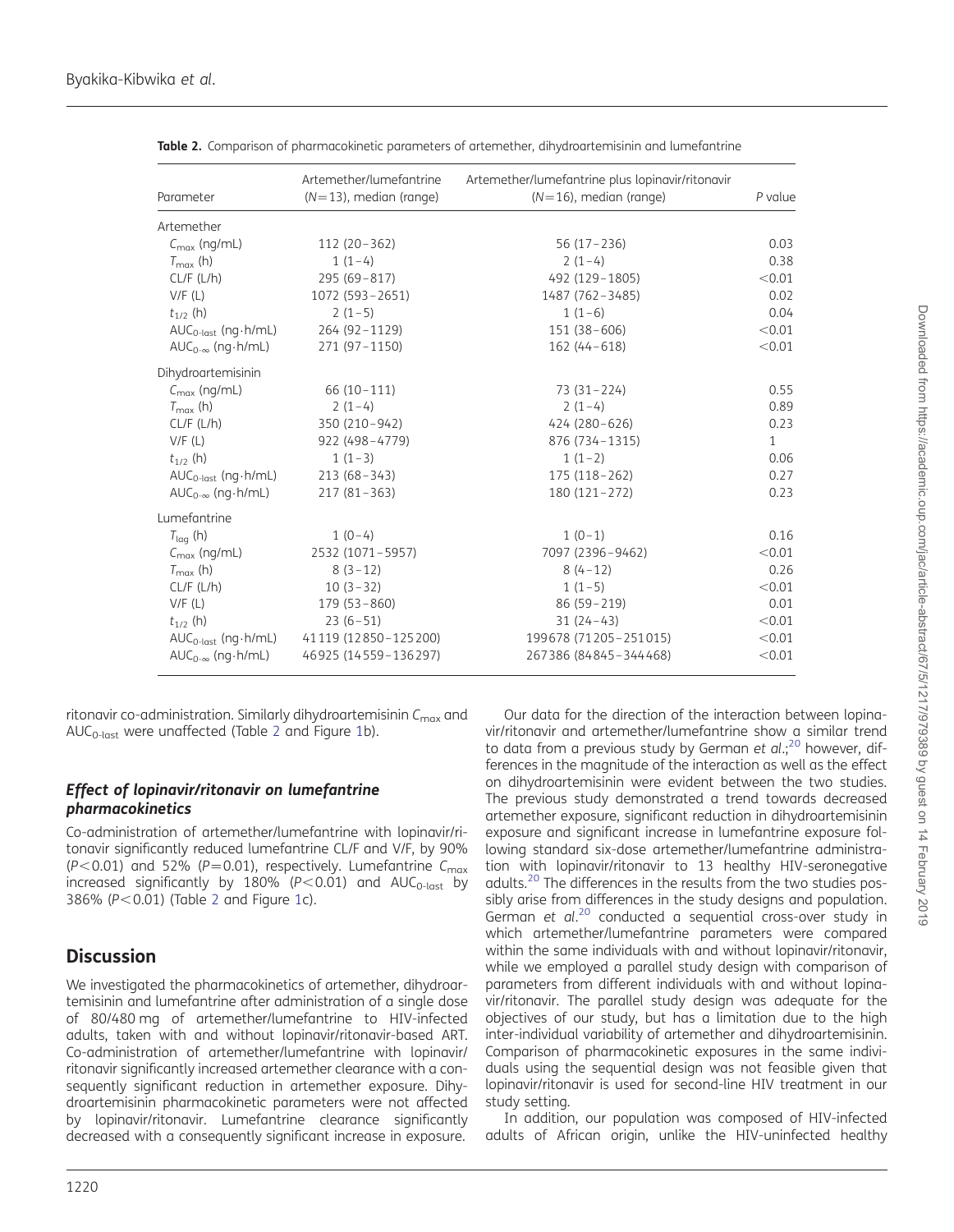<span id="page-4-0"></span>

Figure 1. Mean (+SEM) plasma concentration versus time of (a) artemether, (b) dihydroartemisinin and (c) lumefantrine for participants taking artemether/lumefantrine alone (AL alone) and artemether/lumefantrine in combination with lopinavir/ritonavir (AL plus LPV/r).

volunteers of primarily white origin in the study by German et al. [20](#page-5-0) Genetic variation may cause inter-individual pharmacokinetic variability due to polymorphisms of genes encoding drug-metabolizing enzymes.<sup>25–[27](#page-6-0)</sup> In addition, drug pharmacokinetics may differ in healthy volunteers compared with patients with disease.

Further differences in the magnitude of the effects of interaction between our data and the German et al. [20](#page-5-0) data could have arisen from the six-dose compared with the single-dose regimen of artemether/lumefantrine. We administered a single dose of artemether/lumefantrine to avoid any unknown adverse effects of co-administration of artemether/lumefantrine with lopinavir/ritonavir in HIV-infected participants. German et al.<sup>[20](#page-5-0)</sup> administered the standard six-dose artemether/lumefantrine regimen to healthy volunteers. Artemether undergoes auto-induction of its metabolism, and artemether/dihydroartemisinin ratios after 3 days of treatment with the standard dose are lower than those seen after a single dose.<sup>[28](#page-6-0)</sup>

In both studies lumefantrine exposure was elevated during co-administration with lopinavir/ritonavir; however, despite the elevated lumefantrine exposure, participants tolerated the study drugs very well, with all reported adverse events consistent with what had previously been reported for artemether/lumefantrine and lopinavir/ritonavir. Our data did not demonstrate evidence of cardiac conduction abnormalities. However, caution and safety monitoring of HIV/malaria-coinfected patients receiving artemether/lumefantrine with lopinavir/ritonavir is advised. It will be important to determine if these effects are additive in the standard six-dose artemether/lumefantrine regimen in HIV/malaria-coinfected patients receiving lopinavir/ritonavir.

Ritonavir-boosted lopinavir influences the activity of several CYP enzymes and drug transporters such as the efflux transport-er P-glycoprotein.<sup>[29](#page-6-0)</sup> Both lopinavir and ritonavir inhibit intestinal and hepatic CYP3A4 and P-glycoprotein.<sup>[29,30](#page-6-0)</sup> Inhibition of CYP3A4 or P-glycoprotein expression decreases biotransformation, resulting in an increase in bioavailability of co-administered substrates.<sup>[9](#page-5-0),[31](#page-6-0)-[33](#page-6-0)</sup> Previous data demonstrated increased artemether, dihydroartemisinin and lumefantrine exposure in the presence of the CYP3A4 inhibitors ketoconazole and grapefruit juice.<sup>[34](#page-6-0),[35](#page-6-0)</sup> Inhibitions of CYP3A4 and P-glycoprotein are likely explanations for the increased lumefantrine exposure in our study.

The reduction in artemether exposure was unexpected, since CYP3A4 is suggested to be the predominant CYP enzyme in the metabolism of artemether.<sup>[10](#page-5-0)</sup> Although artemether is predominantly metabolized via CYP3A4/5, other CYP enzymes (CYP2B6, CYP2C9, CYP2C19 and possibly CYP2A6) are involved.<sup>[10,13,14](#page-5-0)</sup> Lopinavir/ritonavir was shown to induce CYP1A2, CYP2B6, CYP2C9, and CYP2C19.[30,36](#page-6-0) The observed increased clearance and decreased artemether exposure is likely due to induction of these CYP enzymes by lopinavir/ritonavir.

Dihydroartemisinin is converted into inactive metabolites by UGT1A1, UGT1A8/9 and UGT2B7.<sup>[10](#page-5-0),[13,14](#page-5-0)</sup> Induction and inhibition of UGTs by xenobiotics have been described previously, and lopinavir/ritonavir was shown to inhibit UGTs 1A1, 1A3, 1A4, 1A6, 1A9 and 2B7.<sup>[37](#page-6-0)-[39](#page-6-0)</sup> However, we found no statistical difference in the pharmacokinetic parameters of dihydroartemisinin after lopinavir/ritonavir co-administration compared with administration alone. The reason for this is unclear, but might be due to the small numbers and large inter-individual variability.

Artemether and dihydroartemisinin have very short half-lives and rapidly clear parasites from circulation.<sup>[11](#page-5-0)</sup> Both are very potent antimalarial agents, although dihydroartemisinin is more potent.[16](#page-5-0) Lumefantrine has a much longer half-life and more potent. Edineralities has a mater tonger had the and mainly clears residual parasites, preventing recrudescence. Higher artemether and dihydroartemisinin exposure decreases parasite clearance time, $13$  but the major determinant of radical cure is lumefantrine exposure. $40$  Given that HIV/malariacoinfected patients present with higher parasite counts, $3,41$  $3,41$ which is an independent predictor of poor treatment response.  $42$ reduction in artemether exposure may predispose patients to develop severe malaria due to slower parasite clearance. The clinical relevance of the present findings should be interpreted with caution given that we administered a single artemether/ lumefantrine dose while a six-dose artemether/lumefantrine regimen is administered for malaria treatment.

The reduction in artemether exposure by lopinavir/ritonavir after the single artemether/lumefantrine dose may be offset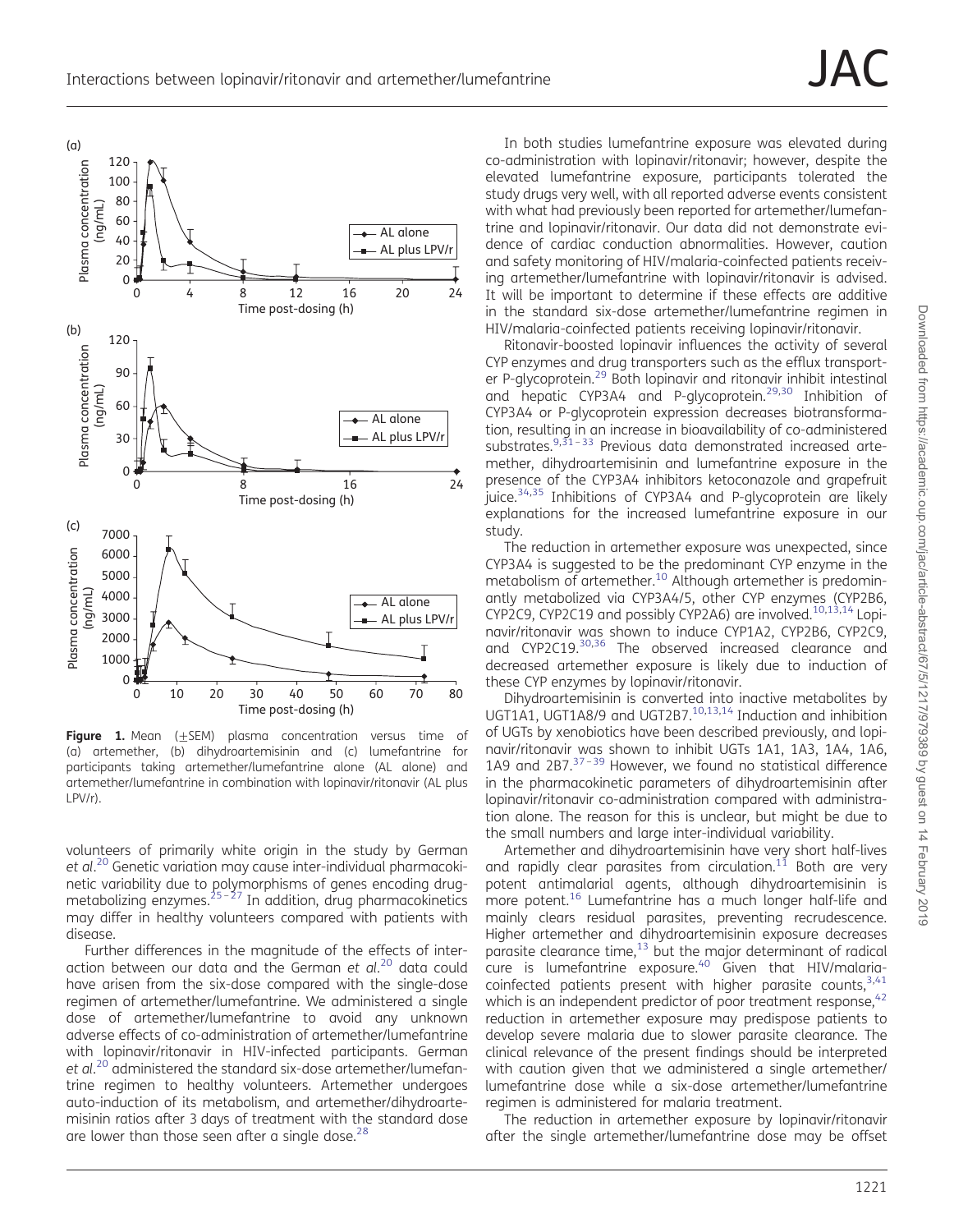<span id="page-5-0"></span>by the increase in lumefantrine exposure. Previous data revealed that lumefantrine exposure is the key determinant for malaria cure,<sup>[43](#page-6-0)</sup> therefore the increase in lumefantrine exposure during lopinavir/ritonavir co-administration may be beneficial for malaria cure. However, rapid clearance of artemether and reduced clearance of lumefantrine may create longer periods of exposure to lumefantrine monotherapy with the risk of development of resistance.

### **Conclusions**

Co-administration of a single dose of artemether/lumefantrine with lopinavir/ritonavir significantly reduced artemether exposure, with a significant increase in lumefantrine exposure. Population pharmacokinetic and pharmacodynamic trials will be highly valuable in evaluating the clinical significance of this interaction and determining whether dosage modifications are indicated.

## Acknowledgements

We thank the study participants and members of the clinical study team (Dr J. Mayito, Dr L. Nabukeera, D. Ekusai, J. Nakku, H. Tibakabikoba, R. Namakula and J. Magoola). We acknowledge training, staff and data management support from the Infectious Diseases Network for Treatment and Research in Africa and the Sewankambo Scholarship programme.

# Funding

Support for this study was provided by a Monument Fund grant to the University of Liverpool, UK. Additional support was provided by the Infectious Diseases Network for Treatment and Research in Africa and the HIV Research Trust.

W. H., J. T. and N. L. are part of the Wellcome Trust-Mahidol University-Oxford Tropical Medicine Research Programme (077166/Z/05/Z) supported by the Wellcome Trust of Great Britain.

# Transparency declarations

None to declare.

### Author contributions

P. B.-K., M. L., S. K. and C. M. contributed to the design and conduct of the study. P. B.-K., M. L. and V. O.-K. participated in recruitment of patients and data collection. W. H. and N. L. performed the bioanalytical assays. P. B.-K., T. P. C. D., J. T., N. L. and P. J. d. V. analysed and interpreted the pharmacokinetic data. H. M.-K., E. K., N. P., P. J. d. V., D. B., S. K. and C. M., participated in training the study staff, and provided scientific support. P. B.-K. drafted the first version, and all authors reviewed and approved the manuscript for submission.

## References

1 UNAIDS and WHO. 09 AIDS Epidemic Update. [http://data.unaids.org/](http://data.unaids.org/pub/report/2009/jc1700_epi_update_2009_en.pdf) [pub/report/2009/jc1700\\_epi\\_update\\_2009\\_en.pdf](http://data.unaids.org/pub/report/2009/jc1700_epi_update_2009_en.pdf) (14 November 2011, date last accessed).

2 WHO. Guidelines for the Treatment of Malaria. Geneva: WHO, 2010.

3 Whitworth J, Morgan D, Quigley M et al. Effect of HIV-1 and increasing immunosuppression on malaria parasitaemia and clinical episodes in adults in rural Uganda: a cohort study. Lancet 2000; 356:  $1051 - 6$ 

4 French N, Nakiyingi J, Lugada E et al. Increasing rates of malarial fever with deteriorating immune status in HIV-1-infected Ugandan adults. AIDS 2001; 15: 899–906.

5 Kublin JG, Patnaik P, Jere CS et al. Effect of Plasmodium falciparum malaria on concentration of HIV-1-RNA in the blood of adults in rural Malawi: a prospective cohort study. Lancet 2005; 365: 233–40.

6 Abu-Raddad LJ, Patnaik P, Kublin JG. Dual infection with HIV and malaria fuels the spread of both diseases in sub-Saharan Africa. Science 2006: 314: 1603-6.

7 UNAIDS and WHO. UNAIDS Report on the Global AIDS Epidemic. 2010. [http://www.unaids.org/documents/20101123\\_GlobalReport\\_em.pdf](http://www.unaids.org/documents/20101123_GlobalReport_em.pdf) (14 November 2011, date last accessed).

8 Khoo S, Back D, Winstanley P. The potential for interactions between antimalarial and antiretroviral drugs. AIDS 2005; 19: 995–1005.

9 Barry M, Mulcahy F, Merry C et al. Pharmacokinetics and potential interactions amongst antiretroviral agents used to treat patients with HIV infection. Clin Pharmacokinet 1999; 36: 289–304.

10 Novartis Pharmaceuticals Corporation. Coartem (Artemether and Lumefantrine) Tablet: Human Prescription Drug Label. [http://www.](http://www.pharma.us.novartis.com/product/pi/pdf/coartem.pdf) [pharma.us.novartis.com/product/pi/pdf/coartem.pdf](http://www.pharma.us.novartis.com/product/pi/pdf/coartem.pdf) (9 August 2011 2011, date last accessed).

11 Kokwaro G, Mwai L, Nzila A. Artemether/lumefantrine in the treatment of uncomplicated falciparum malaria. Expert Opin Pharmacother 2007; 8: 75-94.

12 German PI, Aweeka FT. Clinical pharmacology of artemisinin-based combination therapies. Clin Pharmacokinet 2008; 47: 91–102.

13 Ezzet F, Mull R, Karbwang J. Population pharmacokinetics and therapeutic response of CGP 56697 (artemether + benflumetol) in malaria patients. Br J Clin Pharmacol 1998; 46: 553–61.

14 White NJ, van Vugt M, Ezzet F. Clinical pharmacokinetics and pharmacodynamics and pharmacodynamics of artemetherlumefantrine. Clin Pharmacokinet 1999; 37: 105–25.

15 White N. Preventing antimalarial drug resistance through combinations. Drug Resist Updat 1998; 1: 3 –9.

16 Djimdé A, Lefèvre G. Understanding the pharmacokinetics of Coartem. Malar J 2009; 8 Suppl 1: S4.

17 Malvy D, Receveur MC, Ozon P et al. Fatal cardiac incident after use of halofantrine. J Trav Med 2000; **7**: 215-6.

18 Touze JE, Bernard J, Keundjian A et al. Electrocardiographic changes and halofantrine plasma level during acute falciparum malaria. American J Trop Med Hyg 1996; 54: 225-8.

19 Giudicelli CP, Touze JE, Bernard J. [Electrocardiographic changes due to halofantrine in the treatment of malaria: therapeutic implications]. Bull Acad Natl Med 1996; 180: 71-80; discussion 80-2.

20 German P, Parikh S, Lawrence J et al. Lopinavir/ritonavir affects pharmacokinetic exposure of artemether/lumefantrine in HIV-uninfected healthy volunteers. J Acquir Immune Defic Syndr 2009; 51: 424-9.

21 Ashley EA, Stepniewska K, Lindegårdh N et al. How much fat is necessary to optimize lumefantrine oral bioavailability? Trop Med Int Health 2007; 12: 195-200.

22 Hanpithakpong W, Kamanikom B, Dondorp AM et al. A liquid chromatographic-tandem mass spectrometric method for determination of artesunate and its metabolite dihydroartemisinin in human plasma. J Chromatogr B Analyt Technol Biomed Life Sci 2008; 876: 61 –8.

23 Annerberg A, Singtoroj T, Tipmanee P et al. High throughput assay for the determination of lumefantrine in plasma. J Chromatogr B Analyt Technol Biomed Life Sci 2005; 822: 330-3.